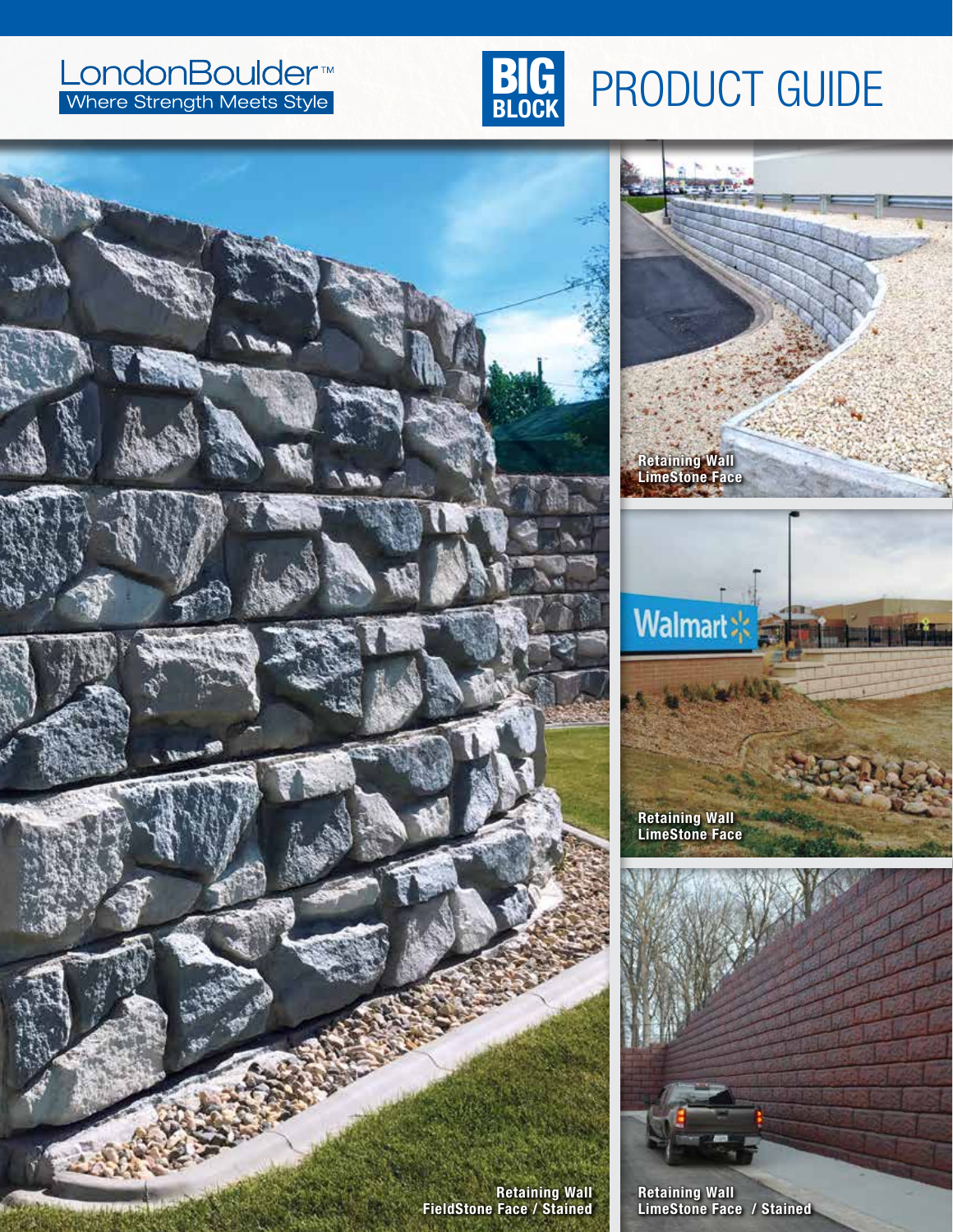The LondonBoulder BIG Block system is fully engineered and designed to last. With multitude sizes, all blocks are designed to fit together seamlessly. You are able to build any wall anywhere with this feature.



### **Block Options**

















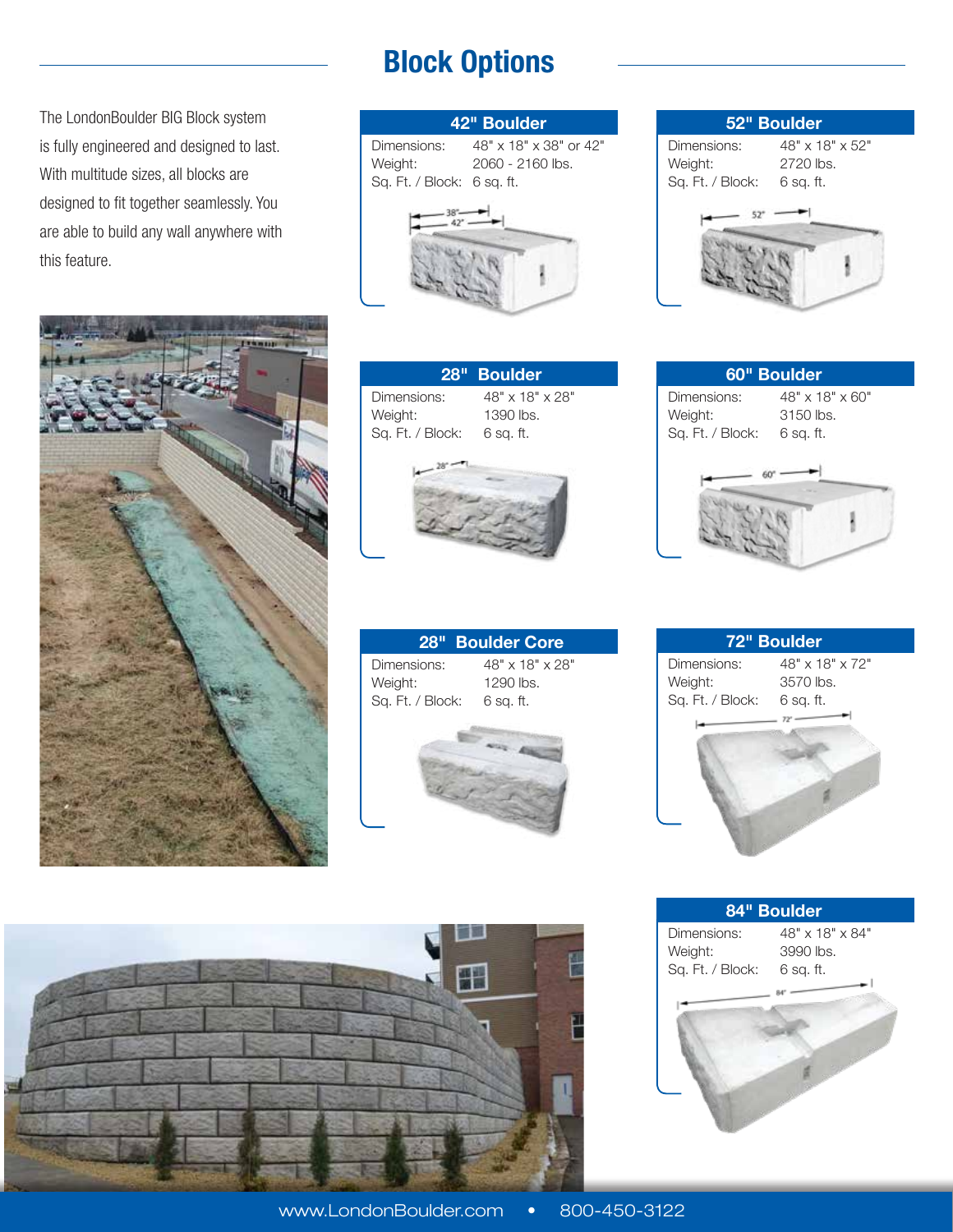## **Capping Options**

There are multiple options to consider when you're ready cap the top course of a wall. Our Cap Boulder provides a full face including a 8" top void for rock, sod, or fill. It's patented design contains a front lip to prevent material spill-over. The Corner Cap works together with the Cap Boulder to incorporate 90° designs. The 6" Cap adds a solid finishing touch when your project requires a full cap.



The LondonBoulder family includes several accessory blocks for specialty configurations. While the 1/2 Block provides flexibility to offset courses, our 90° return boulders are designed to effortlessly create corners. When your design calls for a freestanding wall, we have you covered. The LB28 two sided blocks provide flexibility to create straight or curved free standing walls up to 12' in height.



| 18" Cap Boulder            |                                   |
|----------------------------|-----------------------------------|
|                            | Dimensions: 48" x 18" x 28 or 38" |
| Weight:                    | 1260 - 1660 lbs.                  |
| Sq. Ft. / Block: 6 sq. ft. |                                   |
| R"                         |                                   |
|                            |                                   |

**Left Cap Corner** Dimensions: 48" or 24" x 18" x 28" Weight: 950 - 660 lbs. Sq. Ft. / Block: 3 - 6 sq. ft.



# **6" Cap** Dimensions: 6" x 40" x 34" Weight: 740 lbs. Sq. Ft. / Block: 1.7 sq. ft.

**Right Cap Corner** Dimensions: 48" or 24" x 18" x 28" Weight: 950 - 660 lbs. Sq. Ft. / Block: 3 - 6 sq. ft.



#### **Other Accessories**



**90 Degree Return** Dimensions: 48" x 18" x 24" Weight: 1600 lbs. Sq. Ft. / Block: 9 sq. ft. **28" Two Sided Core** Dimensions: 48" x 18" x 32"